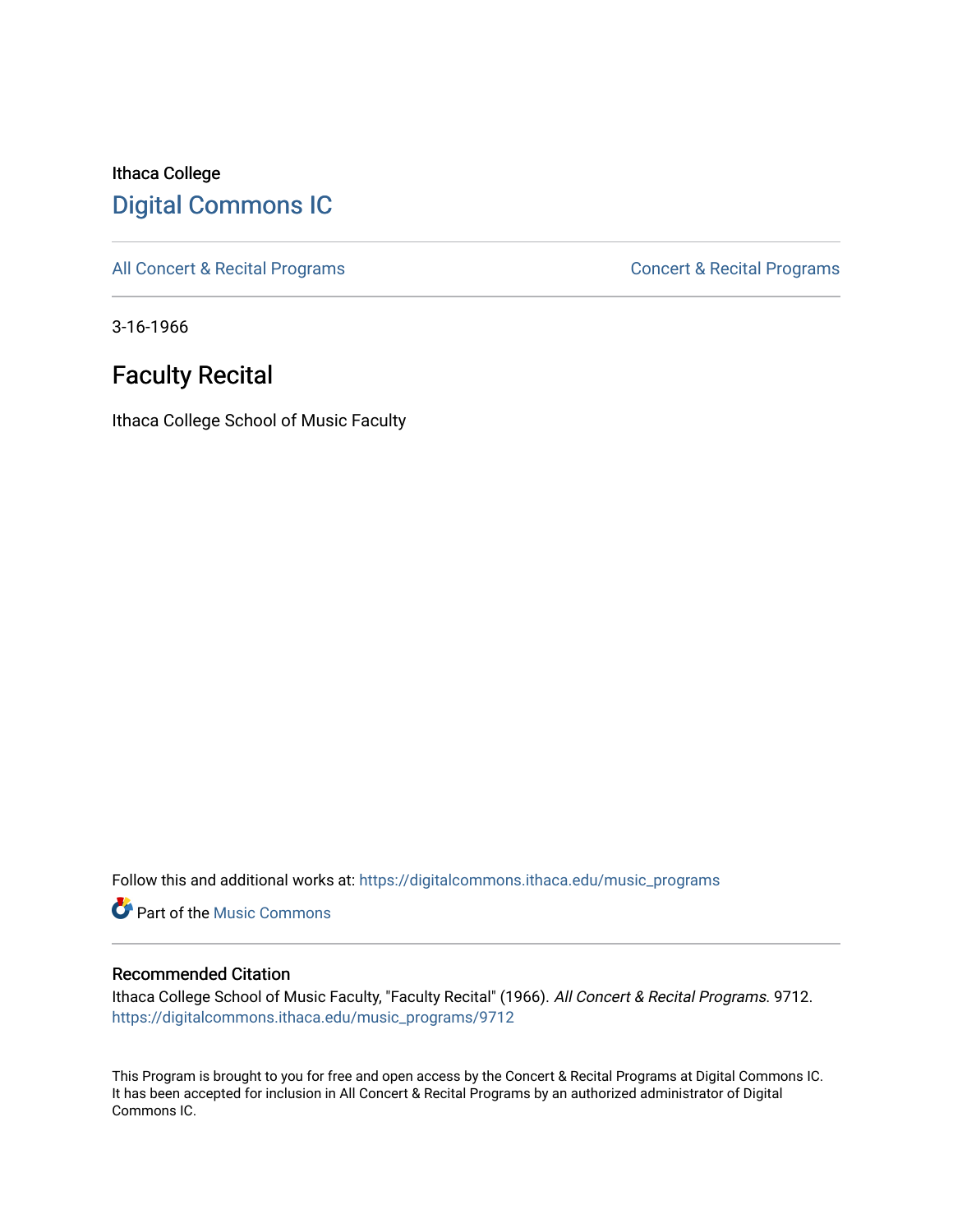# ITHACA COLLEGE **NDED**

#### SCHOOL OF MUSIC

#### FACULTY RECITAL

Sonata (Trio) from "The Musical Offering"

**J. S .. Bach**   $\tilde{\bullet}$ 

*Largo Allegro Andante Allegro* 

Shaul Ben-Meir, Flute Robert Perry, 'Cello

Alcestis Perry, Violin Joseph Tague, Harpsichord

**Sonata Noo 2 for Violin and Piano .** .... **Bela Bartok** 

*Molto moderato AZlegretto* 

Alcestis Perry, Violin, Virginia Marks, Piano

\*\*\*Intermission\*\*\*

Trio for Piano, Clarinet and 'Cello

.. Johannes Brahms

*Allegro Adqgio Andantino grazioso Allegro* 

Jane Bergen, Piano Charies Bay, Clarinet Robert Perry, 'Cello

#### FORD AUDITORIUM

March 16, 1966

#### 8:15 P.M.